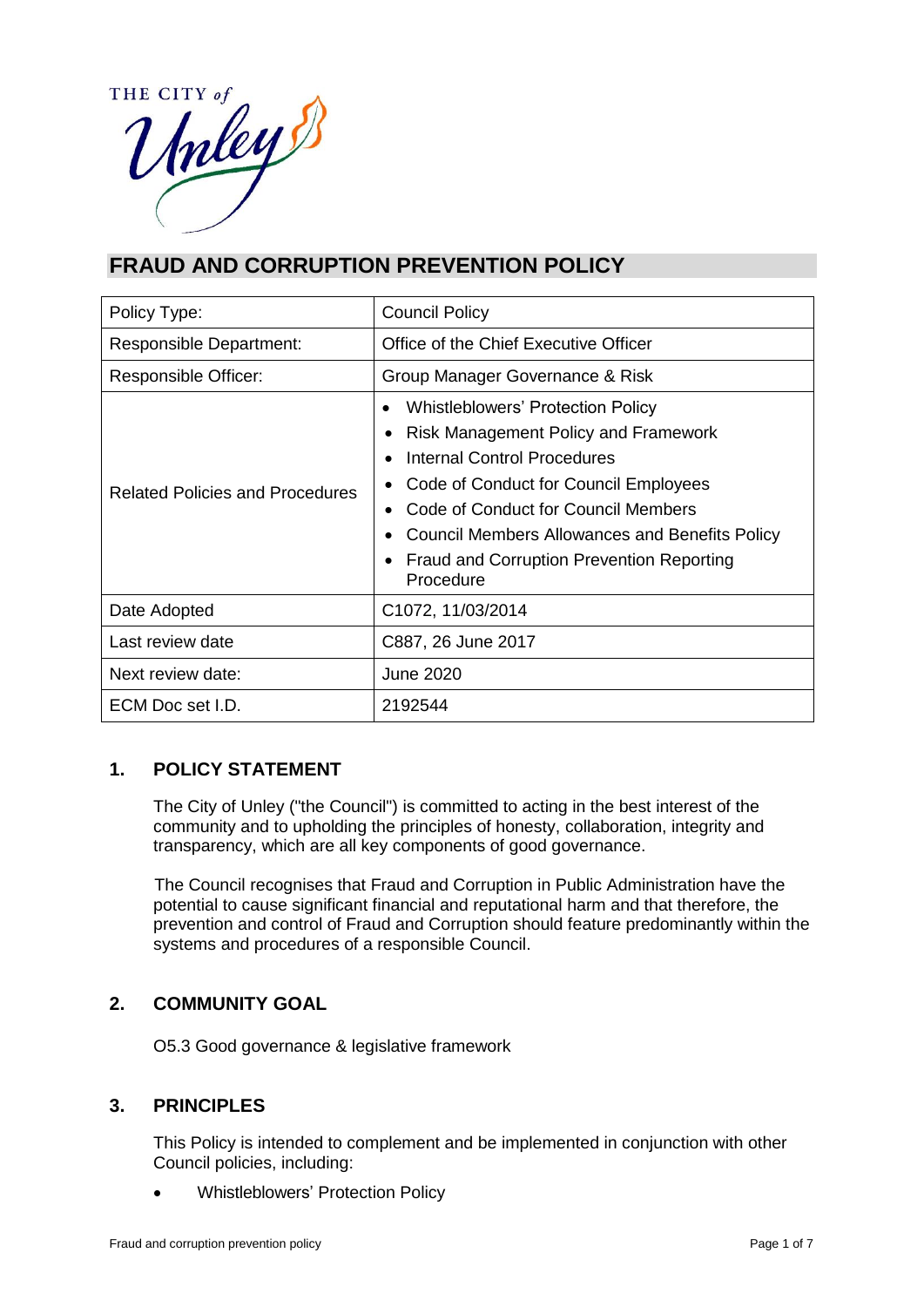- Risk Management Policy and Framework
- Internal Control Procedures
- Code of Conduct for Council Employees
- Code of Conduct for Council Members, and
- Elected Members Allowances and Benefits Policy.

This Policy applies to all disclosures that relate to the actual or suspected occurrence of Fraud and/or Corruption within the Council.

# **4. POLICY OBJECTIVES**

This Policy is designed to protect public funds and assets and the integrity, security and reputation of the Council.

This Policy outlines the Council's approach to the prevention or minimisation, identification and control of fraudulent and/or corrupt activity and, summarises the associated responsibilities of Council Members and Council Employees.

The Council will not tolerate fraudulent or corrupt activity and is committed to its control and prevention by:

- complying with the requirements of the I*ndependent Commissioner Against Corruption Act 2012* (ICAC Act)
- establishing and maintaining an effective system of internal controls and enforcing compliance with those controls
- regularly undertaking risk assessments to identify circumstances in which Fraud and Corruption could potentially occur
- implementing Fraud and Corruption prevention and mitigation strategies in its day to day operations
- taking appropriate action in response to allegations of fraudulent and/or corrupt activity including:
	- (i) reporting allegations in accordance with the ICAC Act and the reporting system established by the Independent Commissioner Against Corruption (ICAC) under section 20 of the ICAC Act, and
	- (ii) where allegations are substantiated, in addition to applicable criminal sanctions, disciplinary action may be taken in accordance with the Codes of Conduct for Council Members and Council Employees or, if relevant, a Council Employee's contract of employment with the Council
- ensuring all Council Employees and Council Members are aware of their obligations in regards to the prevention of Fraud and Corruption within the Council and the inclusion of preliminary education in any induction process
- active participation in education and evaluation of practices relevant to Fraud and Corruption.
- fostering an ethical environment in which dishonest and fraudulent behaviour is actively discouraged, and
- generating community awareness of the Council's commitment to the prevention of Fraud and Corruption.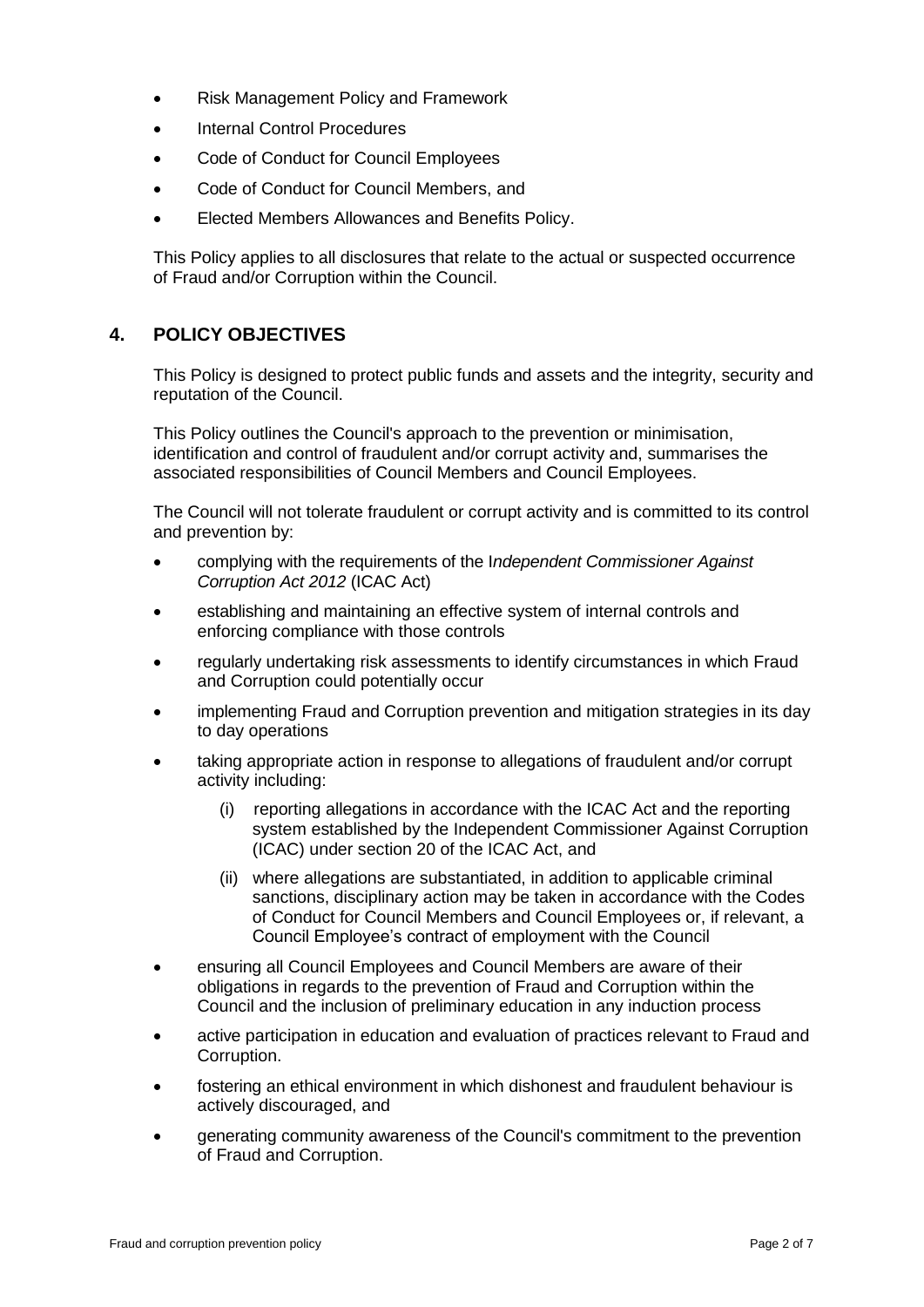# **5. PREVENTION**

The Council recognises that:

- the occurrence of Fraud and Corruption will prevail in an administrative environment where opportunities exist for waste, abuse and maladministration, and
- the most effective way to prevent the occurrence of Fraud and Corruption is to promote an ethical environment in which internal control mechanisms have been implemented.

In general, the Council expects that Public Officers will assist in preventing Fraud and Corruption within the Council by:

- understanding the responsibilities of their position
- familiarising themselves with the Council's policies and procedures and adhering to them
- understanding what behaviour constitutes fraudulent and/or corrupt conduct
- maintaining an awareness of the strategies that have been implemented by the Council to minimise Fraud and Corruption
- being continuously vigilant to the potential for Fraud and/or Corruption to occur, and
- reporting suspected or actual occurrences of Fraud or Corruption in accordance with the Fraud and Corruption Prevention Reporting Procedure.

#### *Specific Responsibilities*

Collectively, as the decision making body of the Council, *Council Members* are responsible for ensuring that the *Council*:

- promotes community awareness of the Council's commitment to the prevention of Fraud and Corruption
- provides adequate security for the prevention of Fraud and Corruption. This includes the provision of secure facilities for storage of assets and data, and procedures to deter fraudulent or corrupt activity from occurring
- provides mechanisms for receiving allegations of Fraud or Corruption, including by ensuring a Responsible Officer is appointed
- ensures that, where appropriate, proper investigations are conducted into allegations that involve Fraud or Corruption
- makes reports and facilitates cooperation with any investigation undertaken by an external authority (such as SAPOL or the Commissioner)
- ensures that all Employees are aware of their responsibilities in relation to Fraud and Corruption through the provision of appropriate and regular training
- promotes a culture and environment in which Fraud and Corruption is actively discouraged and is readily reported should it occur, and
- undertakes a Fraud and Corruption risk assessment on a regular basis.

#### *Managers* are responsible for:

- the conduct of any Employees whom they supervise and, will be held accountable for such
- any property under their control and, will be held accountable for such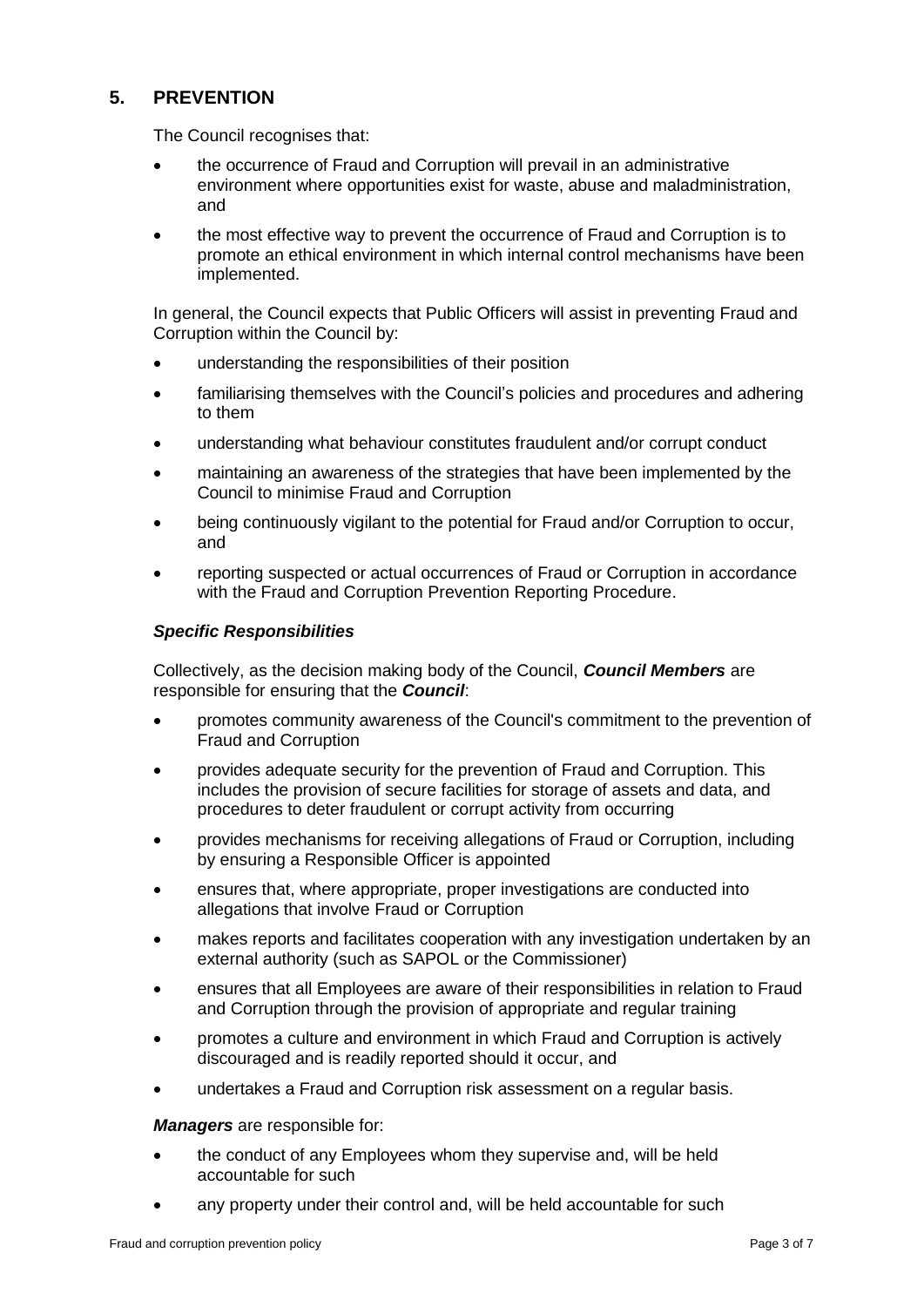- reporting in accordance with the Fraud and Corruption Prevention Reporting Procedure
- creating an environment in which Fraud and Corruption is discouraged and readily reported by Employees. Such an environment shall be fostered by the Manager's own attitude and behaviours to Fraud and Corruption and, by the accountability and integrity they both display and encourage from other Employees
- ensuring that new Employees for whom they are responsible are aware of their responsibilities in relation to Fraud and Corruption and, of the standard of conduct expected from all Employees as outlined in the Code of Conduct for Council Employees and this Policy
- identifying, monitor and report potential Fraud and Corruption risks, and
- leading by example to promote ethical behaviour.

*Employees* are responsible for:

- performing their functions and duties with care, diligence, honesty and integrity
- conducting themselves in a professional manner at all times
- adhering to these guidelines and other Council procedures that have been established to prevent Fraud or Corruption
- taking care of Council's property which includes avoiding the waste or misuse of the Council's resources
- maintaining and enhancing the reputation of the Council
- remaining scrupulous in the use of Council information, assets, funds, property, goods or services, and
- reporting in accordance with the Fraud and Corruption Prevention Reporting Procedure.

### **6. DEFINITIONS**

For the purposes of this Policy the following definitions apply:

**Corruption** in public administration means:

- a) An offence against Part 7 Division 4 (Offences relating to public officers) of the *Criminal Law Consolidation Act 1935*, which includes the following offences:
	- (i) bribery or Corruption of public officers
	- (ii) threats or reprisals against public officers
	- (iii) abuse of public office
	- (iv) demanding or requiring benefit on basis of public office
	- (v) offences relating to appointment to public office.
- b) Any other offence (including an offence against Part 5 (Offences of dishonesty) of the *[Criminal Law Consolidation Act](http://www.legislation.sa.gov.au/index.aspx?action=legref&type=act&legtitle=Criminal%20Law%20Consolidation%20Act%201935) 1935*) committed by a public officer while acting in his or her capacity as a public officer or by a former public officer and related to his or her former capacity as a public officer, or by a person before becoming a public officer and related to his or her capacity as a public officer, or an attempt to commit such an offence (see Appendix 1 to the Fraud and corruption reporting procedure for examples of offences under the *Local*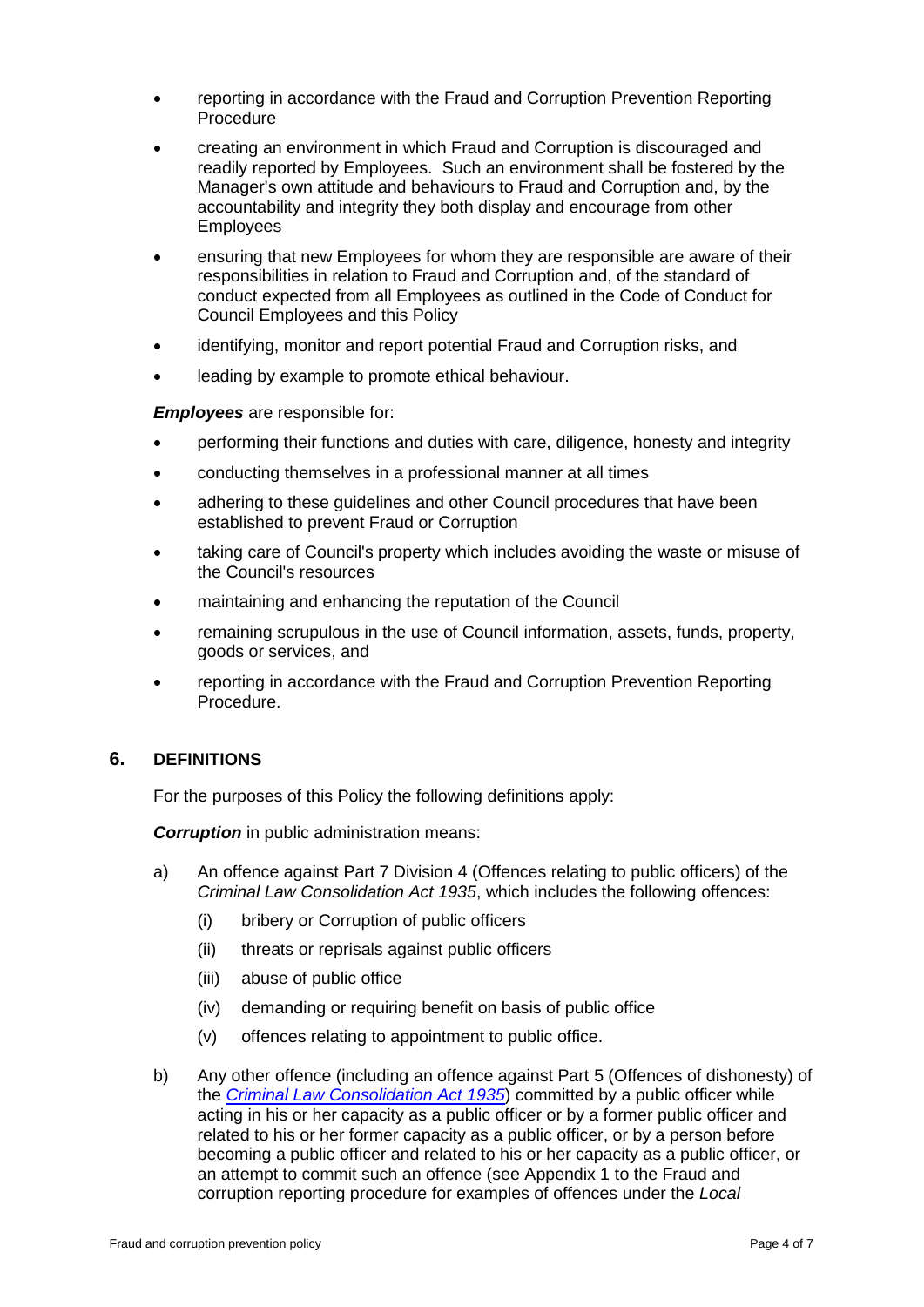*Government Act 1999*, *Local Government (Elections) Act 1999* and *Development Act 1993*); or

- c) Any of the following in relation to an offence referred to in a preceding paragraph:
	- (i) aiding, abetting, counselling or procuring the commission of the offence
	- (ii) inducing, whether by threats or promises or otherwise, the commission of the offence
	- (iii) being in any way, directly or indirectly, knowingly concerned in, or party to, the commission of the offence
	- (iv) conspiring with others to effect the commission of the offence.
	- d) The AS8001:2008 Fraud and Corruption Control standard defines *corruption* as:

'Dishonest activity where an employee or external third party acts contrary to the interests of the Council by abusing their position of trust in order to achieve personal gain or advantage for themselves or for another person or entity. The concept of 'corruption' within this definition can also involve corrupt conduct by the Council, or a person purporting to act on behalf of and in the interest of the Council, in order to secure some form of improper advantage for the Council either directly or indirectly'.

- *Directions and Guidelines* is a reference to the Directions and Guidelines issued pursuant to section 20 of the ICAC Act, which are available on the Commissioner's website [\(www.icac.sa.gov.au\)](http://www.icac.sa.gov.au/).
- *Employee* is any person who is employed by the Council, but also includes any contractors, volunteers and consultants undertaking work for, or on behalf of the Council.
- **A** *False Disclosure* is a disclosure of information relating to Fraud or Corruption that is made by a person who knows the information to be false or, who is reckless as to whether it is false.
- *Fraud* is an intentional dishonest act or omission done with the purpose of deceiving. The AS8001:2008 Fraud and Corruption Control standard defines fraud as:

*'*Dishonest activity causing actual or potential financial loss to any person or entity including theft of moneys or other property by employees or persons external to the entity and where deception is used at the time, immediately before or immediately following the activity. This also includes deliberate falsification, concealment, destruction or use of falsified documentation or intended for use for a normal business purpose or the improper use of information or position for personal benefit financial or otherwise.'

Note: unlike 'Corruption' there is no statutory definition of 'Fraud'. Fraud is a style of offending. The offences addressed under Part 5 and Part 6 of the *Criminal Law Consolidation Act 1935* are considered to constitute Fraud offences.

- *Independent Commissioner Against Corruption (Commissioner)* means the person holding or acting in the office of the Independent Commissioner Against Corruption.
- *Local government body* defined at Section 4 of the *ICAC Act 2012* means a council or a subsidiary of a council established under the *Local Government Act 1999*.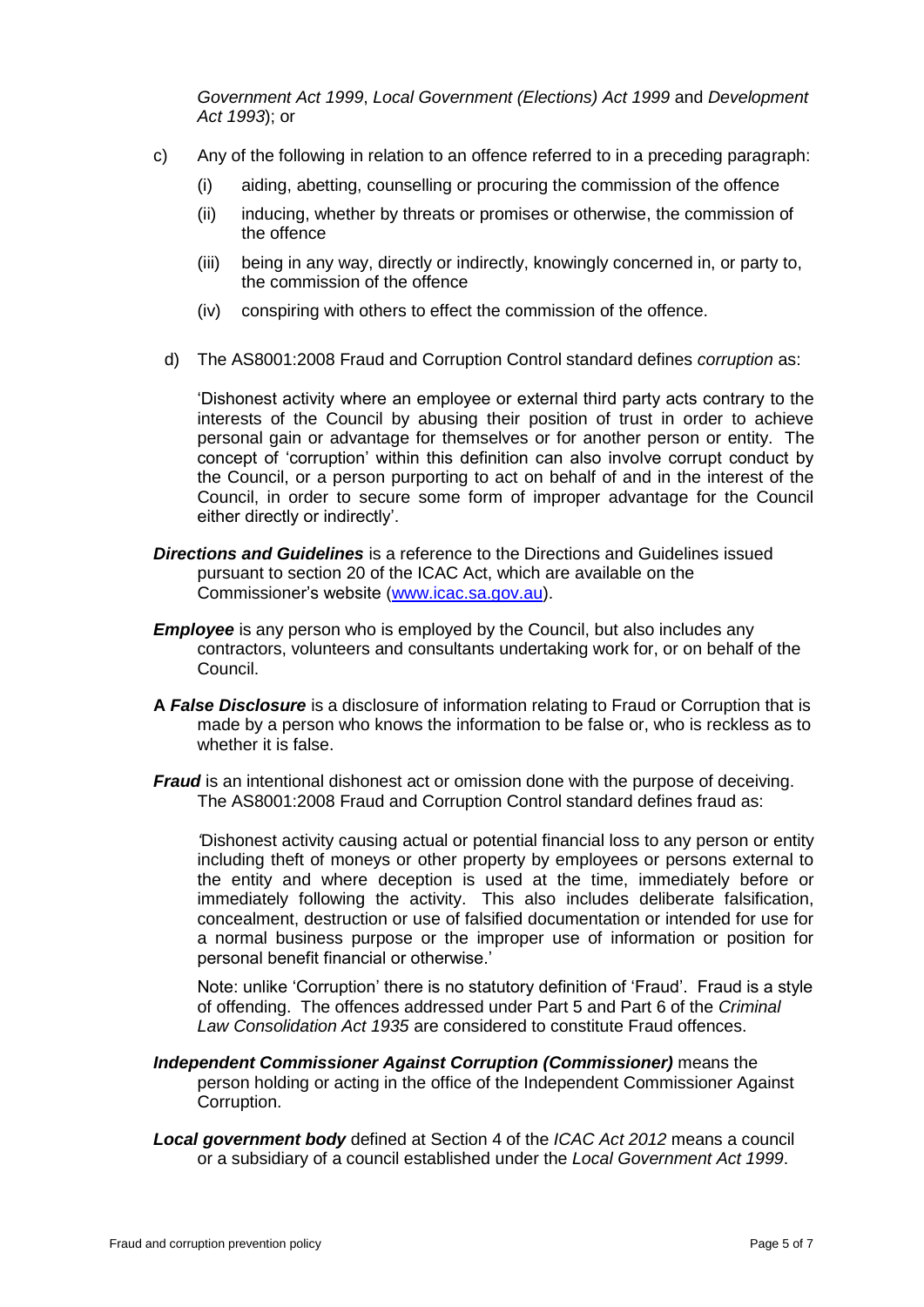- *Manager* means any Employee of the Council who is responsible for the direct supervision of other Employees, and/or, for the management of a Council Department.
- *Office for Public Integrity (OPI)* is the office established under the *ICAC Act* that has the function to:
	- a) receive and assess complaints about public administration from members of the public
	- b) receive and assess reports about Corruption, misconduct and maladministration in public administration from the Ombudsman, the Council and public officers
	- c) make recommendations as to whether and by whom complaints and reports should be investigated
	- d) perform other functions assigned to the Office by the Commissioner.
- *Public administration* defined at section 4 of the *ICAC Act 2012* means without limiting the acts that may comprise public administration, an administrative act within the meaning of the *Ombudsman Act 1972* will be taken to be carried out in the course of public administration.

*Public Officer* defined under the *ICAC Act 2012* includes:

- a Council Member, and
- an Employee or Officer of the Council, and
- a member of a local government body.
- *A Responsible Officer* is a person (or persons) appointed by the Council pursuant to section 302B of the *Local Government Act 1999* who is (are) authorised to receive and act upon disclosures of public interest information reported to him/her under the *Whistleblowers' Protection Act 1993*.

# **7. LEGISLATION**

Local Government Act 1999 Independent Commissioner Against Corruption Act 2012 (ICAC Act) Criminal Law Consolidation Act 1935 Whistleblowers' Protection Act 1993

### **8. POLICY DELEGATIONS**

Full information about the sub-delegated powers and duties is contained in the Council Delegations Register.

# **9. AVAILABILITY OF POLICY**

The Policy is available for public inspection during normal office hours at;

The Civic Centre, 181 Unley Road, Unley SA 5061.

A copy may be purchased for a fee as determined annually by Council.